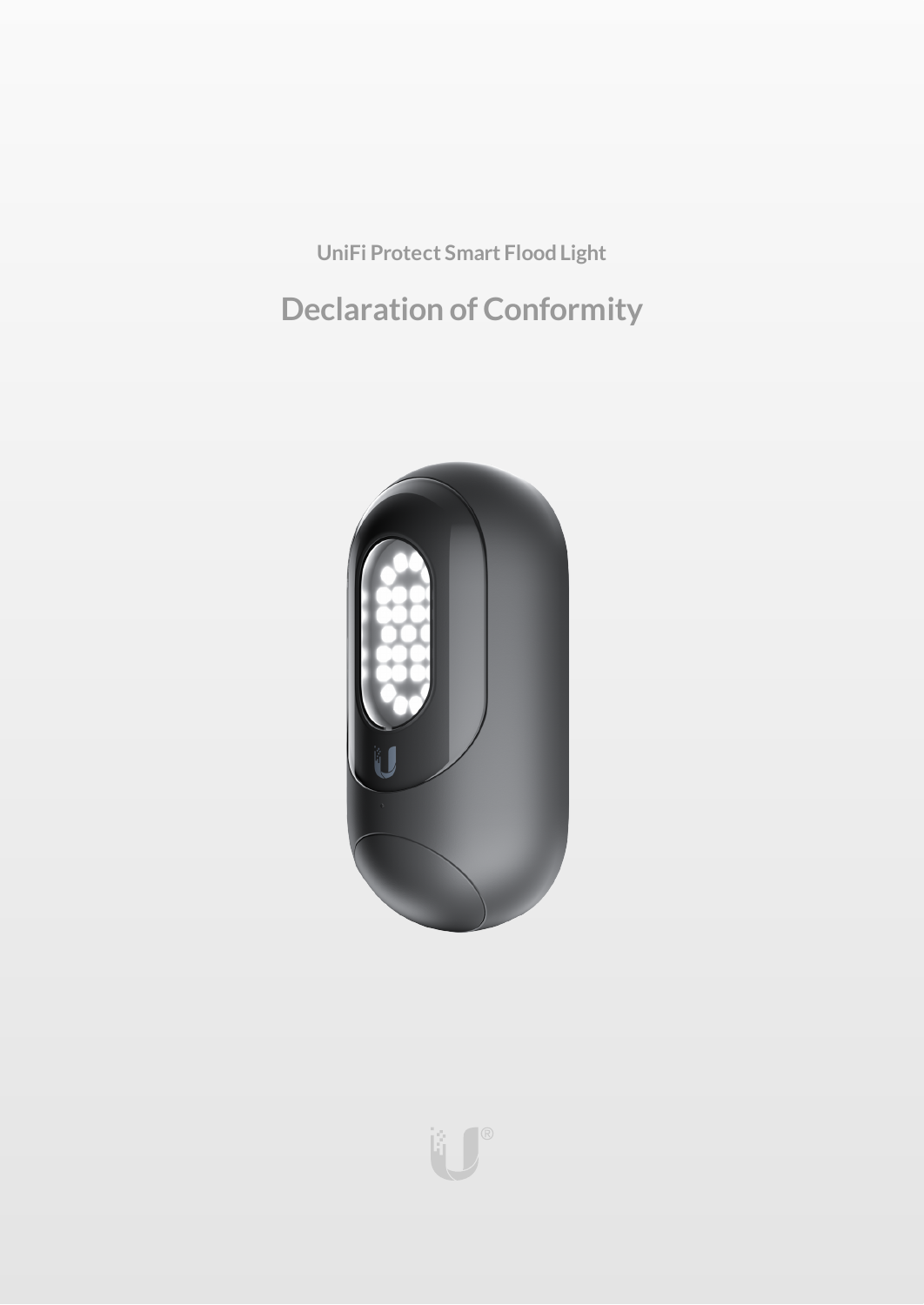# **DECLARATION OF CONFORMITY**

Ubiquiti Inc. 685 Third Avenue NewYork, NY 10017 USA

Hereby declares under our sole responsibility thatthe**UniFiProtect Smart Flood Light**, model **UP-FloodLight**, to which this declaration relates, is in conformancewith the provisions of Directives

- Radio 2014/53/EU Radio Equipment Directive (RED)
- EMC- 2014/30/EU Electromagnetic Compatibility Directive (EMCD)
- Safety 2014/35/EU Low Voltage Directive (LVD)

• HazardousMaterials - 2011/65/EU Restriction oftheUse ofCertain Hazardous Substances in Electrical and Electronic Equipment(RoHS) with amendment(EU) 2015/863; 1907/2006 Registration, Evaluation, Authorization and Restriction of Chemicals (REACH)

For additional REACH details, please refer to [ui.com/compliance](https://www.ui.com/compliance/)

| <b>Standards</b>               | <b>Description</b>                                                                                                                                                                                                                                                                                   |
|--------------------------------|------------------------------------------------------------------------------------------------------------------------------------------------------------------------------------------------------------------------------------------------------------------------------------------------------|
| EN 55015:2013+A1:2015          | Limits and methods of measurement of radio disturbance characteristics of electrical<br>lighting and similar equipment                                                                                                                                                                               |
| EN 61547:2009                  | Equipment for general lighting purposes - EMC immunity requirements                                                                                                                                                                                                                                  |
| EN 301 489-1 V2.1.1 (2017-02)  | ElectroMagnetic Compatibility (EMC) standard for radio equipment and services; Part 1:<br>Common technical requirements; Harmonised Standard covering the essential<br>requirements of article 3.1(b) of Directive 2014/53/EU and the essential requirements of<br>article 6 of Directive 2014/30/EU |
| EN 301 489-17 V3.1.1 (2017-02) | ElectroMagnetic Compatibility (EMC) standard for radio equipment and services; Part 17:<br>Specific conditions for Broadband Data Transmission Systems; Harmonised Standard<br>covering the essential requirements of article 3.1(b) of Directive 2014/53/EU                                         |
| EN 300 328 V2.2.2 (2019-07)    | Wideband transmission systems; Data transmission equipment operating in the 2,4 GHz<br>ISM band and using wide band modulation techniques; Harmonised Standard covering the<br>essential requirements of article 3.2 of Directive 2014/53/EU                                                         |
| EN 62479:2010                  | Assessment of the compliance of low power electronic and electrical equipment with the<br>basic restrictions related to human exposure to electromagnetic fields (10 MHz to 300<br>GHz)                                                                                                              |
| EN 60598-1:2015+A1:2018        | Luminaires - Part 1: General requirements and tests                                                                                                                                                                                                                                                  |
| EN 60598-2-5:2015              | Luminaires - Part 2-5: Particular requirements - Floodlights                                                                                                                                                                                                                                         |
| <b>CE</b> Marking              | ce                                                                                                                                                                                                                                                                                                   |

Tak m. Fail

Mark Feil Compliance Manager

NewYork January 14, 2021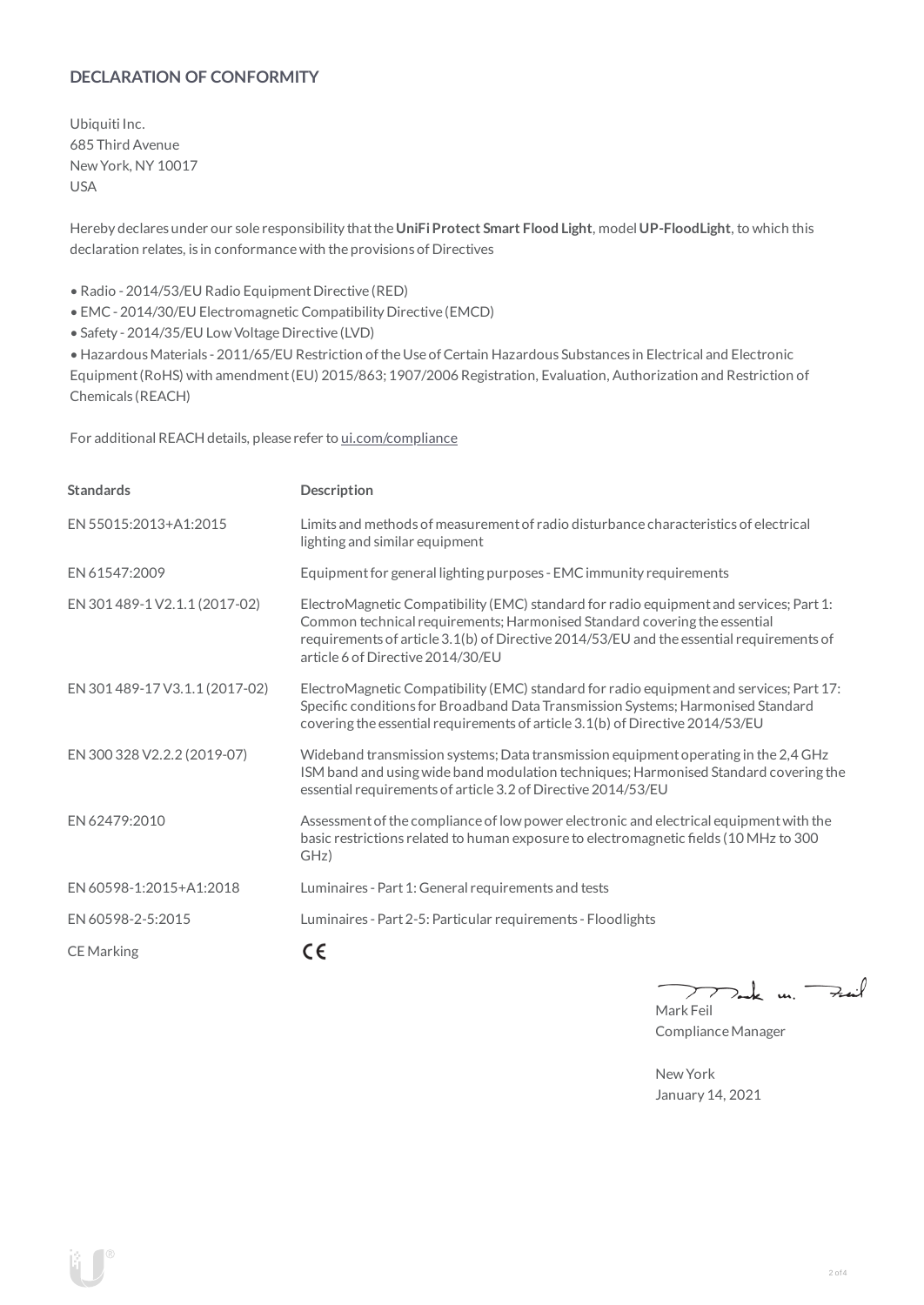# **UP-FloodLight**

## **български** [Bulgarian]

С настоящото Ubiquiti декларира, че това устройство UP-FloodLightе в съответствие със съществените изисквания и други приложими разпоредби на Директиви 2014/53/EC, 2014/30/ЕС, 2014/35/ЕС.

# **Hrvatski** [Croatian]

Ubiquiti ovim putem izjavljuje da je ovaj uređaj UP-FloodLight sukladan osnovnim zahtjevima i ostalim bitnim odredbama Direktiva 2014/53/EU, 2014/30/EU, 2014/35/EU.

# **Čeština** [Czech]

Ubiquititímto prohlašuje, že toto UP-FloodLight zařízení, je ve shodě se základními požadavky a dalšími příslušnými ustanoveními směrnic 2014/53/EU, 2014/30/EU, 2014/35/EU.

# **Dansk** [Danish]

Hermed, Ubiquiti, erklærer atdenneUP-FloodLightenhed, er i overensstemmelse med de væsentlige krav og øvrige relevante krav i direktiver 2014/53/EU, 2014/30/EU, 2014/35/EU.

## **Nederlands** [Dutch]

Hierbij verklaartUbiquiti, datdezeUP-FloodLight apparaat, in overeenstemming is metde essentiële eisen en de andere relevante bepalingen van richtlijnen 2014/53/EU, 2014/30/EU, 2014/35/EU.

## **English**

Hereby, Ubiquiti, declares that this UP-FloodLight device, is in compliance with the essential requirements and other relevant provisions of Directives 2014/53/EU, 2014/30/EU, 2014/35/EU.

## **Eesti keel** [Estonian]

Käesolevaga Ubiquiti kinnitab, et antud UP-FloodLight seade, on vastavus olulistele nõuetele ja teistele asjakohastele sätetele direktiivide2014/53/EL, 2014/30/EL, 2014/35/EL.

## **Suomi** [Finnish]

Täten Ubiquiti vakuuttaa, että tämä UP-FloodLightlaite, on yhdenmukainen olennaisten vaatimusten ja muiden sitä koskevien direktiivien 2014/53/EU, 2014/30/EU, 2014/35/EU.

## **Français** [French]

Par la présente Ubiquiti déclare que l'appareil UP-FloodLight, est conforme aux exigences essentielles et aux autres dispositions pertinentes des directives 2014/53/UE, 2014/30/UE, 2014/35/UE.

## **Deutsch** [German]

HiermiterklärtUbiquiti, dass sich dieses UP-FloodLightGerät, in Übereinstimmung mitden grundlegenden Anforderungen und den anderen relevanten Vorschriften der Richtlinien 2014/53/EU, 2014/30/EU, 2014/35/EU befindet.

## **Ελληνικά** [Greek]

Δια του παρόντος, Ubiquiti, δηλώνει ότι αυτή η συσκευή UP-FloodLight, είναι σεσυµµόρφωση µε τις βασικές απαιτήσεις καιτις λοιπές σχετικές διατάξεις των οδηγιών 2014/53/EE, 2014/30/EE, 2014/35/EE.

## **Magyar** [Hungarian]

Ezennel Ubiquiti kijelenti, hogy ez a UP-FloodLightkészülék megfelel az alapvető követelményeknek és más vonatkozó 2014/53/EU, 2014/30/EU, 2014/35/EU irányelvek rendelkezéseit.

## **Íslenska** [Icelandic]

Hér, Ubiquiti, því yfir að þetta UP-FloodLight tæki er í samræmi við grunnkröfur og önnur viðeigandi ákvæði tilskipana 2014/53/ESB, 2014/30/ESB, 2014/35/ESB.